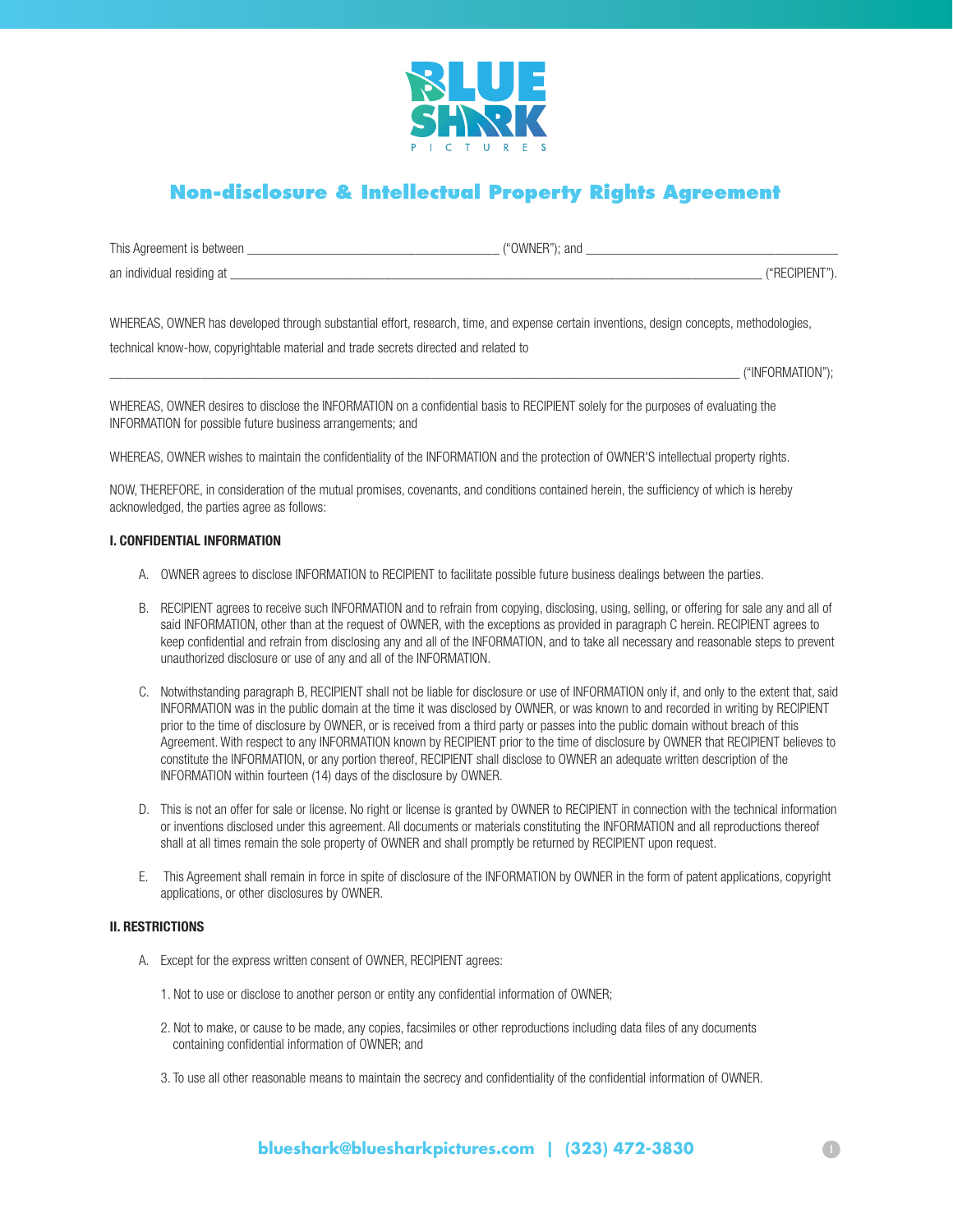- B. RECIPIENT further agrees, at the request of OWNER:
	- 1. To immediately return to OWNER all of the items in the possession of RECIPIENT which relate to or which disclose in whole or in part any confidential information of OWNER; and
	- 2. To refrain from using or disclosing to any other person or entity any confidential information of OWNER.

#### III. INTELLECTUAL PROPERTY

- A. Title and Copyright Assignment
	- 1. All products and results of RECIPIENT'S services rendered hereunder (the "Work") are works made for hire. RECIPIENT acknowledges and agree that the Work (and all rights therein, including, without limitation, copyrights) belongs to and shall be the sole and exclusive property of OWNER.
	- 2. Not withstanding the foregoing, RECIPIENT also hereby assigns and transfers to OWNER, its successors and assigns, the entire right, title, and interest in and to all copyrights in the Work; all registrations and copyright applications relating thereto and all renewals and extensions thereof; all works based upon, derived from, or incorporating the Work; all income, royalties, damages, claims and payments now or hereafter due or payable with respect thereto; all causes of action, either in law or in equity for past, present, or future infringement based on the copyrights; and all rights corresponding to the foregoing throughout the world.
	- 3. If the Work is one to which the provisions of 17 U.S.C. § 106A apply, RECIPIENT hereby waives and appoints OWNER to assert on RECIPIENT'S behalf RECIPIENT'S moral rights or any equivalent rights regarding the form or extent of any alteration to the Work (including, without limitation, removal or destruction) or the making of any derivative works based on the Work, including, without limitation, photographs, drawings or other visual reproductions or the Work, in any medium, for OWNER'S purposes.
	- 4. RECIPIENT agrees to execute all papers and to perform such other proper acts as OWNER may deem necessary to secure for OWNER or its designee the rights herein assigned.
- B. Patent Assignment
	- 1. RECIPIENT may invent new, original, and ornamental or useful inventions in the course of or related to RECIPIENT'S business relationship with OWNER ("the Inventions").
	- 2. RECIPIENT hereby assigns and/or transfers to OWNER, its successors or assigns, the entire right, title, and interest in and to said Inventions, and any patent and patent applications deriving there from for any such invention in the United States and throughout the world, including the right to file foreign applications directly in the name of OWNER and to claim for any such foreign applications any priority rights to which such applications are entitled under international conventions, treaties, or otherwise; and to cooperate with OWNER as may be necessary or desirable for obtaining, sustaining, reissuing, or enforcing said patent or patent applications in the United States and throughout the world for said Inventions, and for perfecting, recording, or maintaining any such title in OWNER.
	- 3. Notwithstanding the above, RECIPIENT shall not assign and/or transfer any invention for which no confidential information of OWNER was used, unless the invention results from any work performed by RECIPIENT for OWNER.
- C. Ownership of Trademarks

 RECIPIENT hereby acknowledges that OWNER shall retain all right, title, and interest in all trademarks, trade dress, and good will that results from the INFORMATION or any use or offer to sell thereof.

#### IV. COVENANT NOT TO SUE

RECIPIENT shall not institute any action or suit at law or in equity against OWNER, nor institute, prosecute or in any way aid in the institution or prosecution of any claim, demand, action, or cause of action arising out of the INFORMATION or any INTELLECTUAL PROPERTY thereof, including but not limited to, claim, demand, action, or cause of action for invalidating any INTELLECTUAL PROPERTY of OWNER.

#### V. DAMAGES AND SPECIFIC PERFORMANCE

RECIPIENT agrees that should RECIPIENT breach any of the promises contained in this Agreement that OWNER would suffer irreparable harm and OWNER would be without adequate remedy at law and that OWNER may obtain injunctive relief, including specific performance of the Agreement, as well as monetary award for damages suffered by OWNER for RECIPIENT'S breach of this Agreement.